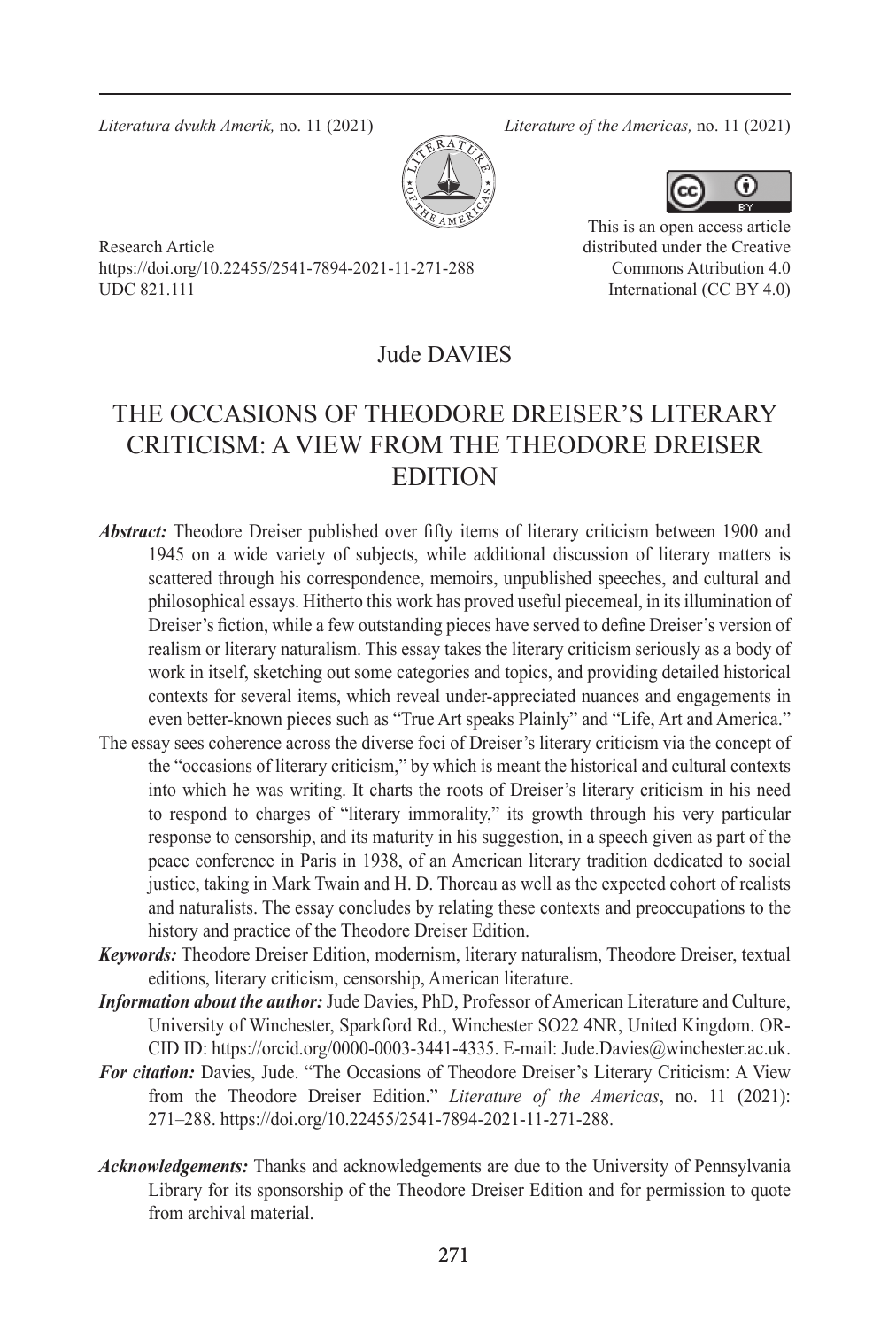Литература двух Америк. 2021. № 11 *Literature of the Americas,* no. 11 (2021)



Œ

This is an open access article distributed under the Creative Commons Attribution 4.0 International (CC BY 4.0)

Научная статья https://doi.org/10.22455/2541-7894-2021-11-271-288 УДК 821.111

Джуд ДЭВИС

# КОНТЕКСТЫ ЛИТЕРАТУРНОЙ КРИТИКИ ТЕОДОРА ДРАЙЗЕРА С ТОЧКИ ЗРЕНИЯ ИЗДАТЕЛЬСКОЙ ПРАКТИКИ

- *Аннотация:* В период с 1900 по 1945 гг. Теодор Драйзер опубликовал более пятидесяти критических работ на самые разные темы, а отдельные размышления о вопросах литературы разбросаны по его письмам, мемуарам, неизданным текстам речей, культурологическим и философским эссе. До сих пор его работы воспринимали как отдельные фрагменты, помогающие лучше понять художественную прозу писателя, а некоторые наиболее выдающиеся очерки позволили точнее определить понимание Драйзером реализма или литературного натурализма. В настоящей статье литературно-критические работы Драйзера рассматриваются в совокупности, как полноценный корпус текстов; обрисованы некоторые категории и темы, для нескольких работ даны подробные исторические контексты, раскрывающие недооцененные нюансы и пласты даже более известных эссе, таких как «Подлинное искусство говорит просто» (*True Art speaks Plainly*) и «Жизнь, искусство и Америка» (*Life, Art and America*). В статье сквозь призму концепции «контекстов литературной критики», то есть историко-культурных условий, к которым обращался Драйзер, прослеживается единство многообразных сюжетов критических очерков писателя. Автор видит истоки литературной критики Драйзера в вынужденной необходимости отвечать на предъявляемые его книгам обвинения в «безнравственности»; полемика между Драйзером и его обвинителями усилилась из-за специфической реакции романиста на цензуру и достигла кульминации в речи, произнесенной им на мирной конференции в Париже в 1938 г. и посвященной американской литературной традиции борьбы за социальную справедливость, к которой, по мысли Драйзера, наряду с его единомышленниками — реалистами и натуралистами, принадлежали Марк Твен и Генри Дэвид Торо. В заключение эти контексты и проблематика соотнесены с историей и практикой издания произведений Теодора Драйзера.
- *Ключевые слова:* издание произведений Теодора Драйзера, модернизм, литературный натурализм, Теодор Драйзер, варианты текстов, литературная критика, цензура, американская литература.
- *Информация об авторе:* Джуд Дэвис, PhD, профессор, Университет Уинчестера, Спаркфорд Роуд, SO22 4NR г. Уинчестер, Великобритания. ORCID ID: https:// orcid.org/0000-0003-3441-4335. E-mail: Jude.Davies@winchester.ac.uk.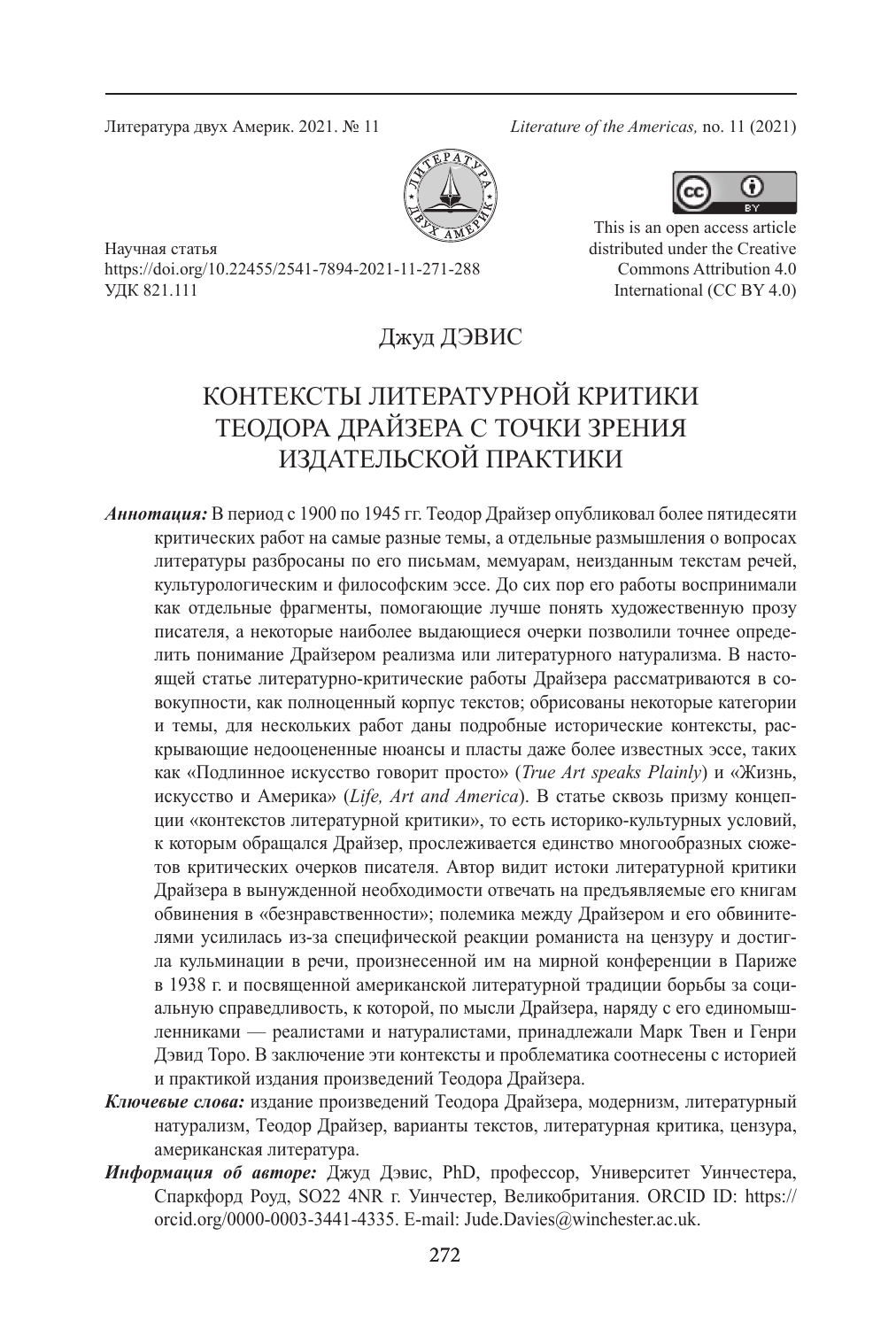*Для цитирования: Дэвис Д.* Контексты литературной критики Теодора Драйзера с точки зрения издательской практики // Литература двух Америк. 2021. № 11. С. 271 –288. https://doi.org/10.22455/2541-7894-2021-11-271-288.

Автор выражает благодарность библиотеке Пенсильванского университета за поддержку издания произведений Теодора Драйзера и разрешение цитировать материалы из ее архива.

"A modern without the doctrine of modernism," Dorothy Dudley's epithet for Theodore Dreiser [Dudley 1933:  $3$ ],<sup>1</sup> frames his work as a direct response to industrial, urban, consumer society. Laid out at length in Dudley's critical biography *Forgotten Frontiers*, this identification of Dreiser with modernity had been made earlier by friends and supporters such as Sherwood Anderson, and continues to be teased out and theorized, by for example Frederic Jameson, Jennifer Fleissner, Clare Eby, Bill Brown, and Paul Giles. As their work attests, Dreiser's depictions of human selfhood constituted by desire, consumption, and performance have remained salient through shifting forms and perspectives on modernity in the twentieth century and on into the twenty-first. (Though it is also important to recognise other contexts, especially Dreiser's intellectual formation through nineteenth-century science and philosophy, often signaled by his designation as a literary "naturalist"; and his capacity to evoke a strong feeling for the plight of his characters, not a quality particularly validated outside the work of Alfred Kazin, but one that surely underwrites what popularity Dreiser continues to enjoy outside the academy.)

In this essay though, I want to take up the second part of Dudley's comment, where she highlights Dreiser's apparent lack of an overt interest in the kinds of theorizing that she associates pejoratively with literary modernism. The perception that Dreiser was indifferent to, or naive about matters of literary form has shaped many facets of his literary reputation, from his dismissal by Stuart P. Sherman and Lionel Trilling, to affirmatory readings of Dreiser as a truth-teller impatient with literary and social conventions, such as Joseph Epstein's validation of Dreiser's fiction as "a good

<sup>1</sup> Published in the USA as: Dorothy Dudley, *Forgotten Frontiers: Dreiser and the Land of the Free* (New York: Harrison Smith and Robert Haas, 1932).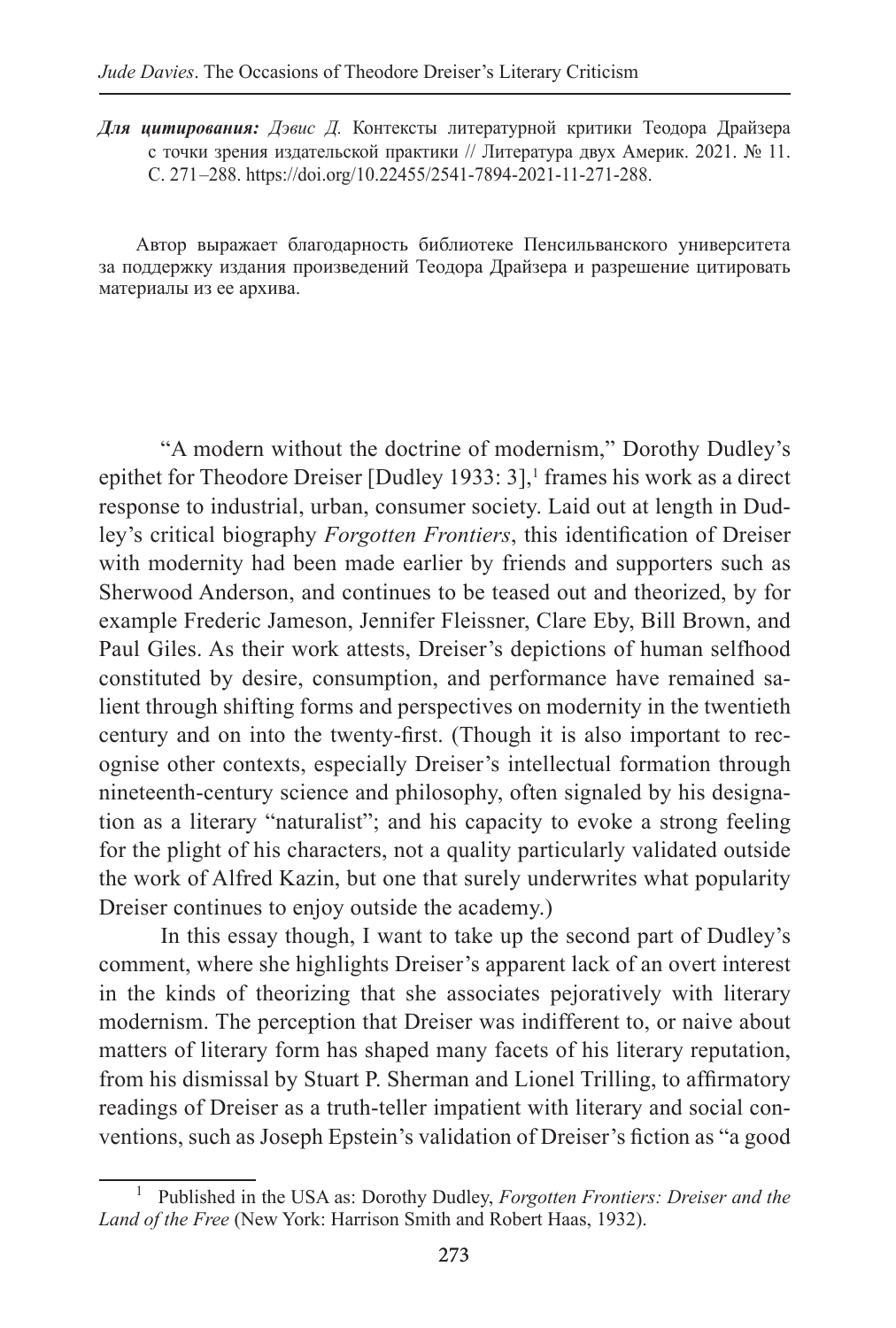boiled potato"; hearty and nourishing but lacking the sophistication of the caviar that is Henry James [Epstein 1991: 260]. A more balanced view emerges from a recent discussion of Dreiser's influence on modernist writers by Kiyohiko Murayama, who quotes from a 1958 lecture by William Faulkner: "I think," Faulkner said

that Dreiser knew exactly what he wanted to say, but he had a terrific difficulty in saying it, there was never any fun to him, any pleasure to him, he was convinced that he had a message, I don't mean an ideological message or political but he had to tell folks, This is what you are. That he wasn't writing for pleasure, he wasn't writing for fun, and he had a terrific time of it, which [Sherwood] Anderson didn't have, he loved the writing. It was his own confusion that troubled him but he never hated it, but I'm — I can imagine that Dreiser hated the sight of blank piece of paper... [Faulkner 1995: 234], quoted in [Murayama 2016: 49].

Faulkner's association of Dreiser with an idiosyncratic version of that modernist quality of "difficulty" responds to the habitual suspensive condition of Dreiser's narrators and protagonists; his continual evocation of forms of biological, chemical, historical, social, and other forms of knowledge, which never quite deliver a full explanation for human behavior. My aim in this essay is to introduce the *occasions* of Dreiser's literary criticism — some of its main topics, and the contexts to which he responded. A diverse and dispersed body of work, it is best understood, I argue, not as articulating a "doctrine," modernist or otherwise, but as a series of attempts to address that "difficulty" as Faulkner put it, in telling folks "this is what you are."

The following is a provisional list of the discrete works of literary criticism that Dreiser published after the beginning of his literary career in 1900. It is drawn from the Pizer et al. *Dreiser Bibliography*<sup>2</sup> and from research in the Dreiser Papers at the University of Pennsylvania:

"True Art Speaks Plainly." *Booklovers Magazine* 1, February 1903,

129.

"At the Sign of the Lead Pencil: The Day of the Great Writer." *Bohemian* 17, October 1909, 426 –427.

<sup>2</sup> Pizer, Donald, Richard W. Dowell, and Frederic E. Rusch, *Theodore Dreiser: A Primary Bibliography and Reference Guide*, 2nd ed. (Boston: G.K. Hall, 1991); online version at http://sceti.library.upenn.edu/dreiser/bibliography.pdf. Intellectual debts are owed to Donald Pizer and Thomas P. Riggio.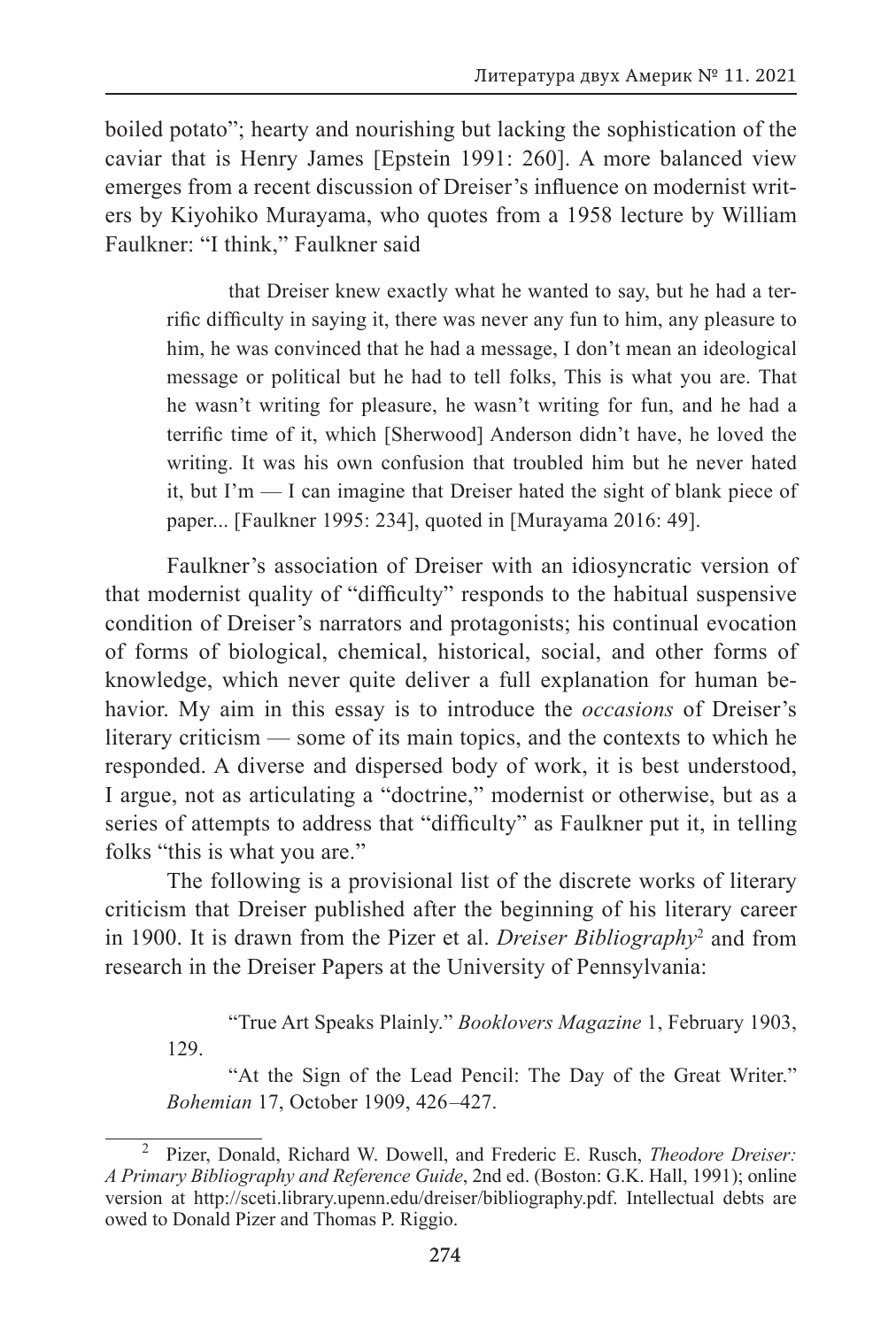"At the Sign of the Lead Pencil: Our National literary Debt." *Bohemian* 17, December 1909, 705–707.

"Authors Dreiser and Brady Join in Hawthorne Plea." *St. Louis Star*, July 11, 1913, 2.

"My Uncompleted Trilogy." *New York Evening Sun*, May 30, 1914, 6.

Foreword to *Life in a Garrison Town* by Lieutenant Bilse, v –xiii. New York: John Lane Company; London: John Lane, Bodley Head, 1914.

"The Saddest Story." Review of *The Good Soldier*, by Ford Madox Ford. *New Republic* 3, June 12, 1915, 155 –156. (A)

"Neither Devil Nor Angel." Review of *One Man*, by Robert Steele. *New Republic* 3, July 10, 1915, 262 –263. (A)

"*The Genius* Not of a Trilogy." *Reedy's Mirror* 24, October 15, 1915, 265.

"As a Realist Sees It." Review of *Of Human Bondage*, by W. Somerset Maugham. *New Republic* 5, December 25, 1915, 202 –204. (A)

"Freedom for the Honest Writer." *Cleveland Leader*, March 12, 1916, 7.

"America's Foremost Author Protests against Suppression of Great Books and Art by Self-Constituted Moral Censors." *Los Angeles Record*, November 7, 1916, 4.

"Life, Art and America." *Seven Arts* 1, February 1917, 363 –389.

"Mister Bottom." *Social War* 1, April 1917, 2.

Statement in: Reedy, William Marion. "To Make It Safe for Art." *Reedy's Mirror* 28, February 21, 1919, 101 –102.

"Man and Romance." *Reedy's Magazine* 28, August 28, 1919, 585.

"Why Not Tell Europe About Bertha M. Clay?" *St. Paul Daily New*s, September 11, 1921, sec. 2, p. 6.

Letter to Thomas A. Boyd, dated 25 August 1921. Printed in: *New York Call*, October 24, 1921, 6.

Letter to Max J Herzberg, 2 November 1921. Printed as "A Letter About Stephen Crane." *Michigan Daily* (Ann Arbor), November 27, 1921, Sunday Magazine Section, 1.

"The Scope of Fiction." *New Republic* 30, April 12, 1922, Spring Literary Supplement, 8–9.

"A Letter from Vienna to Theo. Dreiser-And His Reply." *Tempest* (Ann Arbor) 1, April 2, 1923, 3.

Letter to Rex Beach, May 5, 1923 (a broadside on the Author's League of America).

Preface to *Ebony and Ivory*, by Llewelyn Powys, vii –ix. New York: American Library Service, 1923.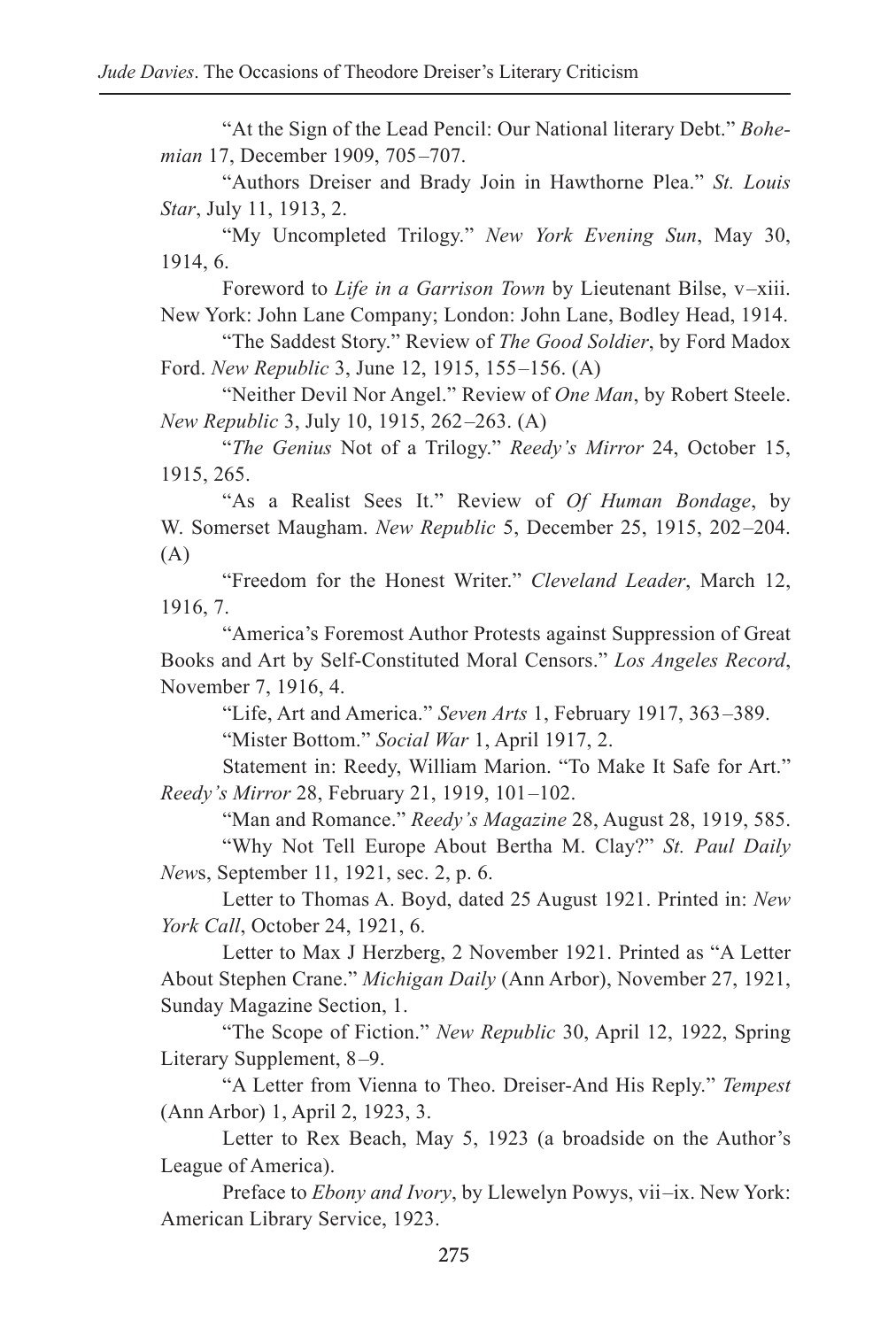"Sombre Annals." Review of *Undertow*, by Henry K. Marks. *New York Evening Post Literary Review*, November 17, 1923, 255. (A)

"America and the Artist." *Nation* 120, April 15, 1925, 423 –425.

Contribution to "Tributes from American and English Writers." In *Thomas Hardy: Notes on His Life and Work*, 15. New York; London: Harper & Brothers, 1925.

"Henry L. Mencken and Myself." In *The Man Mencken: a Biographical and Critical Study*, by Isaac Goldberg, 378 –381. New York: Simon and Schuster, 1925.

"My Favorite Fiction Character." *Bookman* 63, April 1926, 175.

Introduction to *Lilith: a Dramatic Poem*, by George Sterling, vii– xii. New York: Macmillan, 1926.

Foreword to *Poorhouse Sweeney: Life in a County Poorhouse*, by Ed Sweeney. New York: Boni & Liveright, 1927: v-xi.

"Introduction to the Sandgate Edition of H. G. Wells." Introduction to *Tono-Bungay. The Sandgate Edition*, by H. G. Wells, v –xi. New York: Duffield and Company, 1927.

Foreword to *A Bibliography of the Writings of Theodore Dreiser*, by Edward D. McDonald, 11 –12. Philadelphia: The Centaur Book Shop, 1928.

Introduction to *The Road to Buenos Ayres*, by Albert Londres, v –xviii. London: Constable, 1928.

Introduction to *The Crime of Dr. Garine*, by Boris Sokoloff, vii –xii. New York: Covici Friede, 1928.

Introduction to *McTeague: A Story of San Francisco*, by Frank Norris, vii-xi. New York: Doubleday, Doran, 1928.

"Dreiser on Tolstoy." *San Francisco Bulletin*, September 29, 1928, 12.

Contribution to a symposium "Anatole France: A Post-Mortem Five Years Later." *Tambour* (Paris) 5, November 1929, 25–26.

"The New Humanism." *Thinker* 2, July 1930, 8 –12.

"The Early Adventures of *Sister Carrie*." *Colophon* 5, March 1931, unpaginated.

Contribution to "Goethe as Viewed by American Writers and Scholars: A Symposium." *Monatshefte für Deutschen Unterricht* 24 (March – April 1932): 78–79.

 "The Great American Novel." *American Spectator* 1, December  $1932, 1-2.$ 

"An Address to Caliban." *Esquire* 2, September 1934, 20 –21, 158D. "The Epic Sinclair. " *Esquire* 2, December 1934, 32 –33, 178B –179.

Contribution to a collection of "Tributes to Gorky." *Soviet Russia Today* 5, July 1936, 7.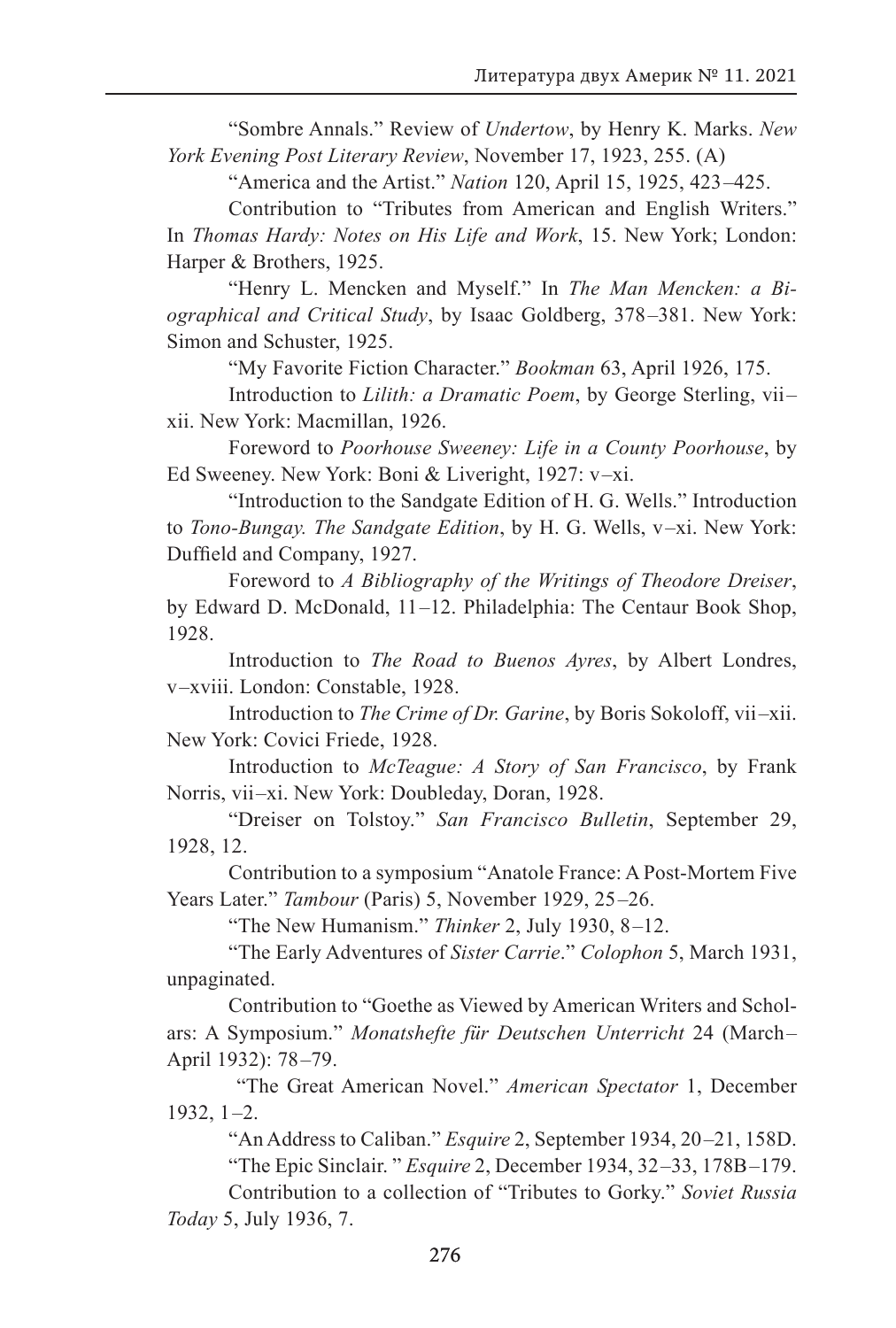"Book Marks." Contribution to Carolyn Marks. *New York World-Telegram*, September 25, 1936, 23.

A letter dated 11 October 1932, recipient unnamed. *International Literature*, no. 1 (January 1933): 126.

Introduction to *Magnificent Hadrian: A Biography of Hadrian Emperor of Rome*, by Sulamith Ish-Kishor, 1–5. New York: Minton, Balch, 1935.

Introduction to *Waiting for Nothing*, by Tom Kromer, xi-xix. London: Constable, 1935.

"Four Cases of Clyde Griffiths." *New York Times*, March 8, 1936, sec. 9, pp. 1–2.

Introduction to *The Way of All Flesh*, by Samuel Butler, v –xxx. New York: Limited Editions Club, 1936.

Introduction to *Of Human Bondage*, by W. Somerset Maugham, iii –xiv. New Haven: Yale University Press / Limited Editions Club, 1938.

"Presenting Thoreau." In *The Living Thoughts of Thoreau*, 1 –32. The Living Thoughts Library. New York: Longmans, Green, 1939.

"Upton Sinclair." *Clipper* 1, ,September 1940, 3 –4.

Introduction to *More Dangerous Thoughts*, by Mike Quin, 7 –8. San Francisco: People's World, 1941.

"Sherwood Anderson." *Clipper* 2, May 1941, 5.

"Women Are the Realists." *You* 2, Fall 1944, 5, 48 –49.

This diverse list is itself only part of a larger and still more heterogeneous series of writings on literary matters from across Dreiser's career-long engagement with culture and society. It does not include the magazine articles on American literary figures, and capsule book reviews, that Dreiser produced in the 1890s, before he began seriously writing fiction. It should also be supplemented by a further five discrete publications on drama, and seventeen on film, and by essays in the archives which seem to have remained unpublished, such as "A Modern Advance in the Novel," "The Professional Intellectual and His Present Place," "Literature and Journalism," and "Is There a Future for American Letters?". Moreover, Dreiser reflected on his own work and that of others in essays with more general themes — "Neurotic America and the Sex Impulse," in *Hey Rub-a-Dub-Dub* (1919) for example; in interviews and speeches; in his correspondence; and in memoirs and autobiographical writings. Also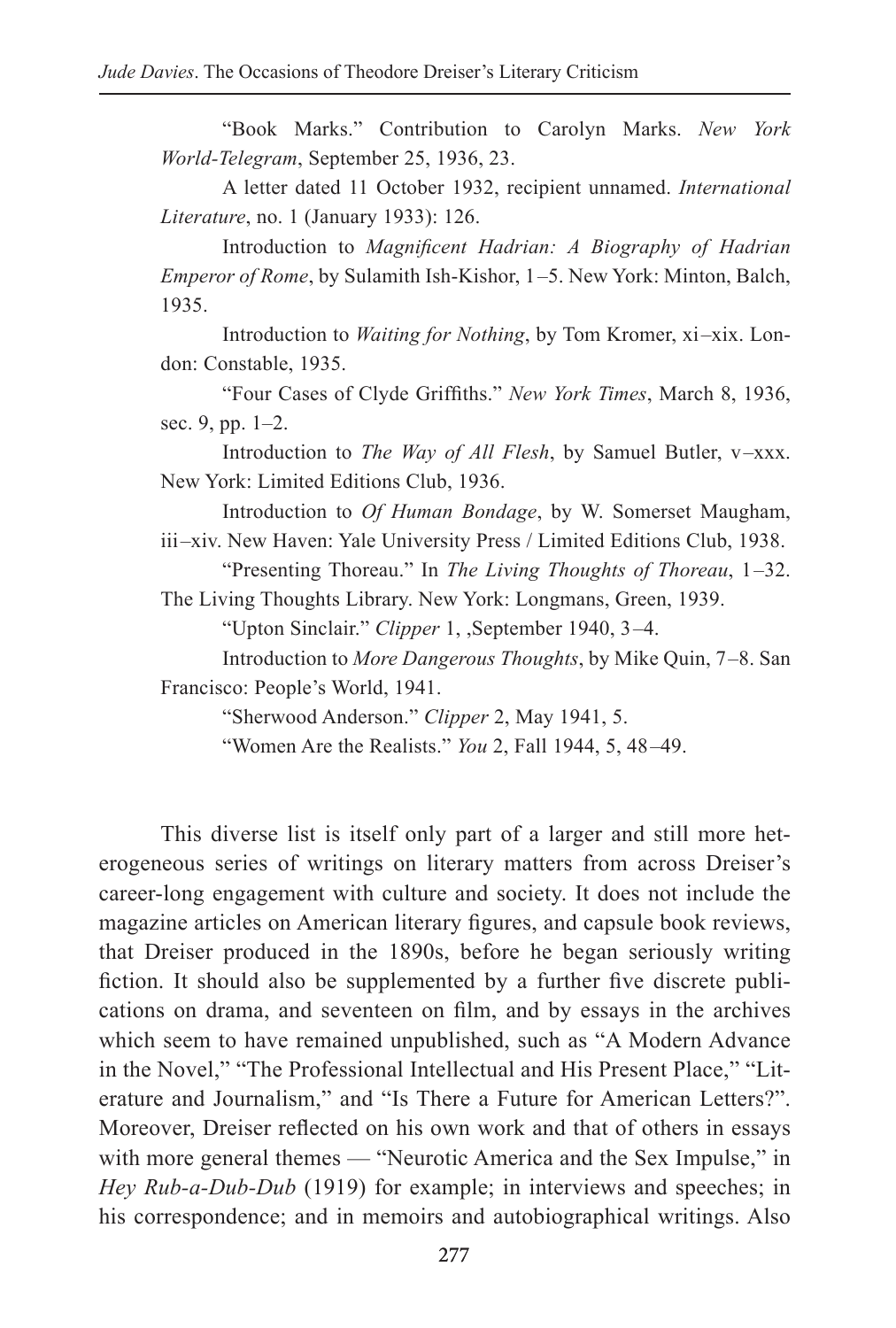relevant too, are Dreiser's discussions of visual art and painting, in novels such as *The Titan* (1912) and especially *The "Genius"* (1915) which explores his interest in representing the city through the painting career of the semi-autobiographical figure Eugene Witla.

Faced with this range of material, critics have tended either to use Dreiser's critical writing piecemeal, primarily as an aid to examining his literary output, or to read two outstanding pieces, "True Art speaks Plainly" (1903) and "Life, Art and America" (1917) doctrinally, as semi-abstract philosophies of literature, or manifestos of naturalism or (the term Dreiser used) realism. In what follows I try to consider Dreiser's literary criticism as a body of writing in its own right, which benefits from historical contextualization as such. Therefore my approach is twofold: to sketch out some of his main topics and ongoing themes, and for a small selection of items, to offer a more detailed description of what occasioned them, in order to clarify nuances of Dreiser's thinking and engagements that might otherwise be missed.

#### **Self Defense and Resistance to Censorship**

The roots of Dreiser's literary criticism lay in the need to defend his own artistic practice and to contest powerful expressions of taste which often stigmatized, censored, or threatened the legal suppression of his work. Both of his best-known pieces of literary criticism had their genesis as defensive responses. "True Art speaks Plainly" appeared in the wake of Dreiser's troubles with publishing house Doubleday, Page, who having accepted his first novel, *Sister Carrie*, had a change of heart and did almost all they could to disassociate themselves from it. The 447-word essay opens with a strong polemical statement:

The sum and substance of literary as well as social morality may be expressed in three words — tell the truth. It matters not how the tongues of the critics may wag, or the voices of a partially developed and highly conventionalized society may complain, the business of the author, as well as of other workers upon this earth, is to say what he knows to be true, and, having said as much, to abide the result with patience.<sup>3</sup>

<sup>3</sup> Theodore Dreiser, "True Art speaks Plainly," *Booklovers Magazine* (Philadelphia) 1, January 1903, 129.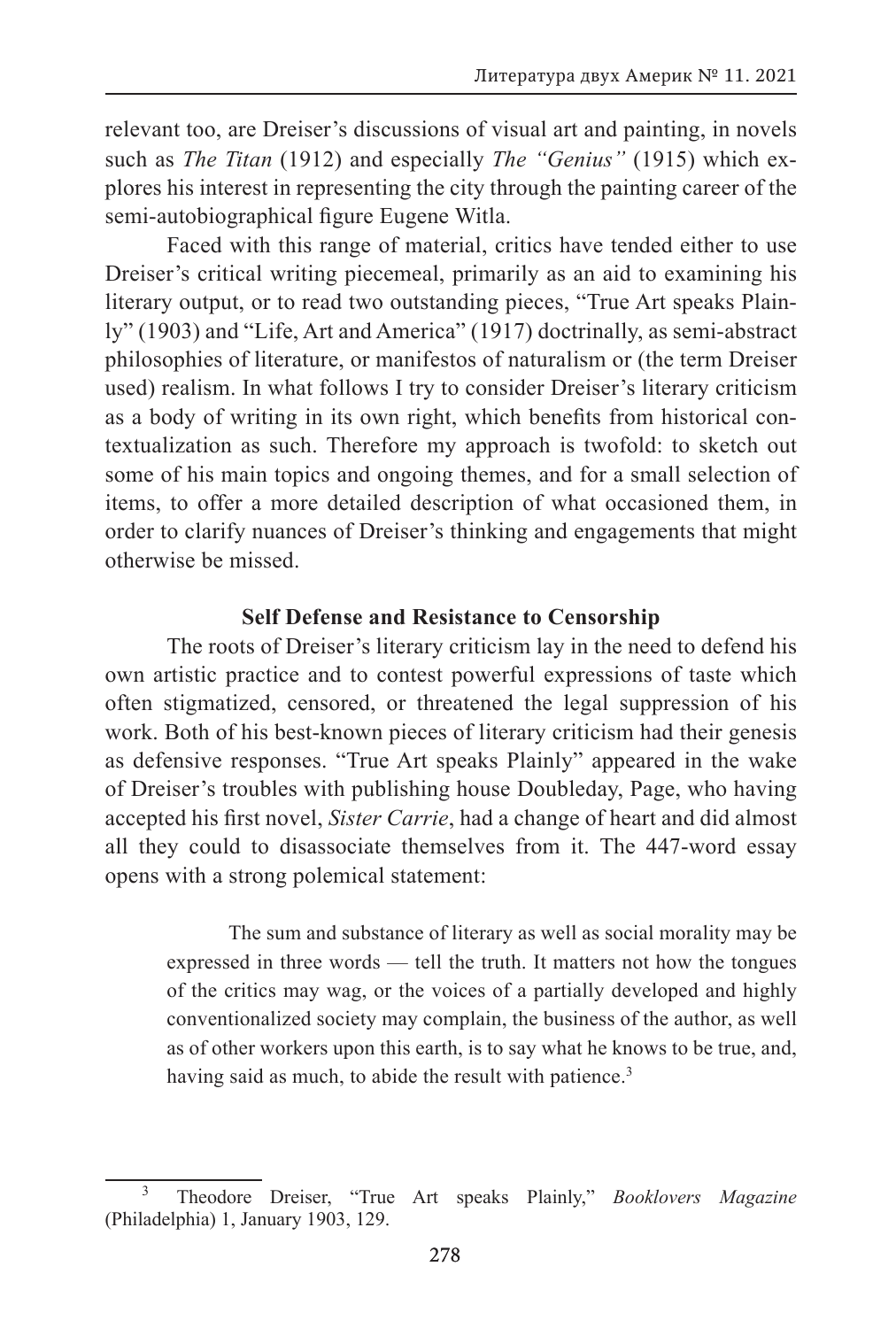This has resonated with generations of readers and critics, and has helped to substantiate Dreiser's reputation for fearless realism. However the apparent simplicity of its message is belied by its immediate historical and cultural context. A direct response to charges of "Literary Immorality" (the title of an earlier draft), $4$  the piece was evidently called into being by either the pre-publication wrangling over *Sister Carrie*, or critics who had called the published book "squalid," "unpleasant" and a depiction of "vice [as] triumphant"; or by both. But some further contextualization of what was being defined as "immoral" and what the repression of sexual matters implied, is in order.

In the first place, while some reviewers had found *Sister Carrie*  morally problematic, many contemporary reviews were positive, showing no signs of finding the novel scandalous, and Dreiser would go on to deplore the more direct depictions of sex in literature in "Freedom for the Honest Writer" (1916). The main issue here was not explicitness, as such, but rather Dreiser's refusal to moralize over Carrie's extra-marital sexual activity or to narratively punish her for it. Nevertheless, Dreiser's demand for the freedom to treat sexual matters with more openness decisively expanded the argument being made since the late 1880s by Hamlin Garland, and most prominently William Dean Howells, who called for a literature that represented "commonplace" experience rather than the ideals and conventions of a social élite, and thereby was committed to democracy and social justice. Moreover, concern about the far-reaching and invidious results of sexual repression is a keynote of Dreiser's cultural criticism, further elaborated in later work such as "Life, Art and America" and "Neurotic America and the Sex Impulse." It is worth noting two aspects of his argument here. First, that for Dreiser sexual repression is the primary and characteristic repression in American culture, a root and a paradigm for other conventions, mystifications and repressions. Second, that in "True Art speaks Plainly" Dreiser views literature in directly ethical and social terms, grounded like all art in the honest observation of historical conditions, and attacks the appeal to supposedly "immutable forms" which he sees as bolstering the social *status quo*.

Having noted the specifics of Dreiser's argument here, it is also worth considering the situation of the essay as initially published. It was one of the "short, pungent, vigorous, signed editorials by men and women

<sup>&</sup>lt;sup>4</sup> T. Dreiser and S. W. Dreiser, "Literary Immorality," holograph manuscript, folder 121270, Dreiser Collection, University of Pennsylvania.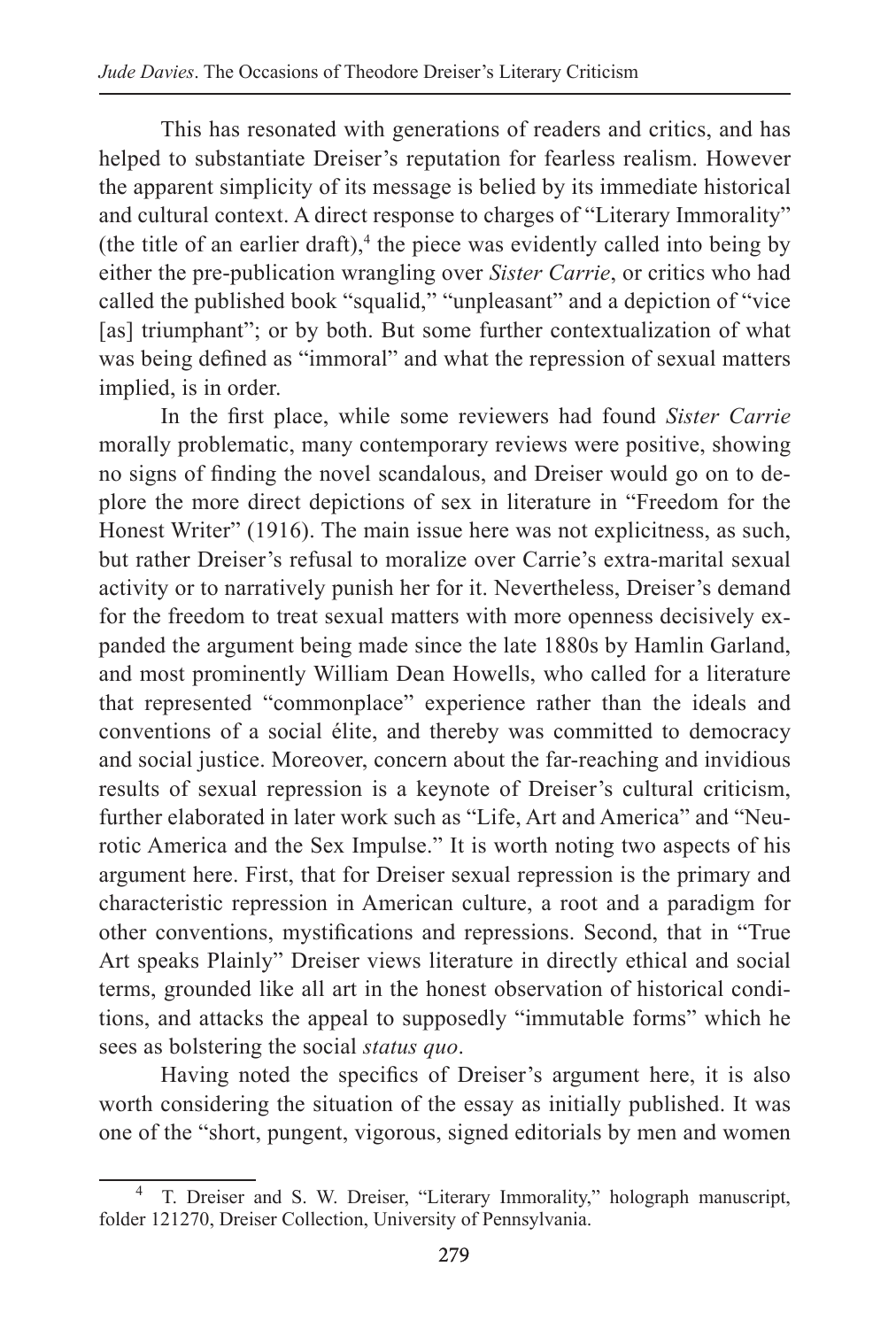who have things to say and who want to say them 'hard'" in the first issue of what would become *Appleton's Magazine*. Dreiser's statement followed contributions by Hamlin Garland, Brander Matthews, and others, and was succeeded by Ella Wheeler Wilcox on the importance of disobeying tyranny. On republication in *The Modernist* in 1919 it appeared above a paragraph by Randolph Bourne commending virtue over duty. In other words, while Dreiser was a pioneer, he was not alone in his views and practice, but rather could be grouped with others who, unlike Dreiser at this point, crossed the boundary between literary and political radicalism.

"Life, Art and America" (1917), published in the little magazine *Seven Arts*, associated with Greenwich Village bohemia, was the culmination of a long campaign against censorship, most recently affecting his novel *The "Genius"*. Of all Dreiser's non-fiction, this essay has had the longest range, perhaps due to the continued relevance of its critique of a longstanding national refusal to come to terms with its own obsession with the material. Again though, it was called into being by, and needs still to be read against, very historically specific fears that the progressive social and cultural trends of the early nineteen-teens, growing support for women's suffrage and trades unions, and the hobohemian synthesis of avant-garde art and progressive politics in Greenwich Village itself, were about to be put at stake by a nationalistic reaction rising alongside the US's path to involvement in the First World War. Not that Dreiser foresaw the "Red Scare" repressions of the 1918–1919, during which his friend Emma Goldman was deported, but this time he did attempt to take his cultural critique of American nationalism into the realm of politics. In the wake of "Life, Art and America" Dreiser composed a parallel essay entitled "American Idealism and German Frightfulness" (both epithets were used ironically), also intended for *Seven Arts*. In 1917 the formal declaration of war, and the passing of the Espionage Act, made it unpublishable. It is only recently that it has become possible to read the pair of essays together.<sup>5</sup>

Censorship then for Dreiser was not a narrowly literary issue, but at various social, psychological and political levels, a symptom of national "neurosis." In interviews and in short written pieces, he was consistent in his approach to the topic, which had been formed through his experiences as a newspaperman in the 1890s and in reaction to Doubleday, Page's embarrassment over *Sister Carrie*, and hardened by the subsequent struggle to include mild sexual content in *The "Genius"* and to address sex

<sup>&</sup>lt;sup>5</sup> See "American Idealism and German Frightfulness," in [Dreiser 2011: 56–82].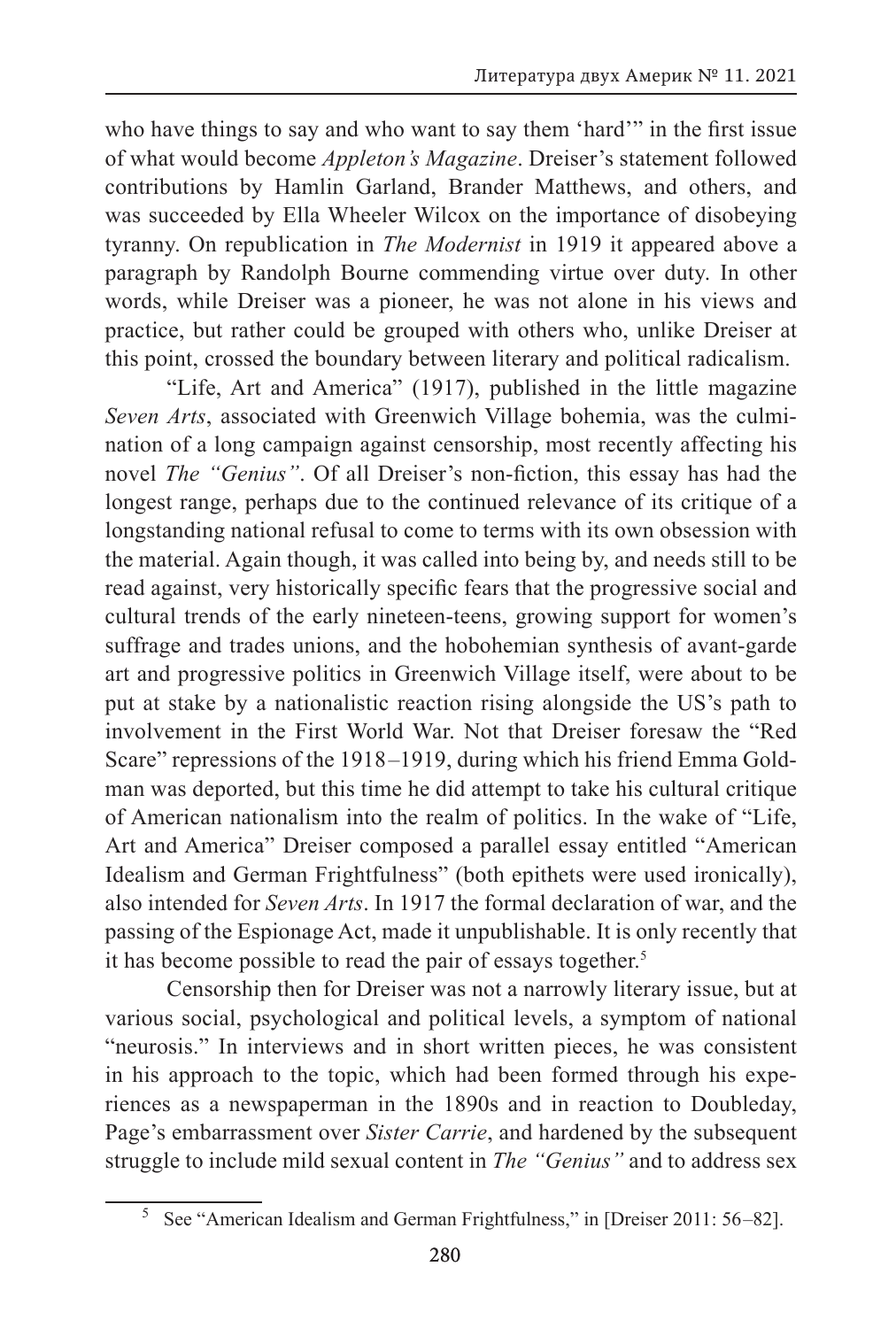crimes in the play *The Hand of the Potter*. Dreiser did not see censorship in rights-based terms, as a free-speech issue. In fact, and particularly with Hollywood in mind, he explicitly accepted the need to censor unscrupulous and exploitative cultural production. What Dreiser wanted was, as he made clear in the title of that 1916 essay, "Freedom for the Honest Writer." For him, the censorship issue folded directly into the sense of a writer's obligation to depict real lives truthfully. This was both a moral and, he increasingly came to see, a political obligation, in order to explode mystifying conventions and promote his core social value of "equity."

### **Validating Friends and Allies**

Quite a large proportion of Dreiser's literary criticism was devoted to the validation of work or of writers with which he felt some kind of affiliation. Here, various occasions intersected. Naturally, he responded to questions about his literary influences, consistently citing Honoré de Balzac as the most important. In addition, no doubt for reasons of solidarity and to try to build collective cultural capital, Dreiser frequently cited American realist precursors such as Henry Blake Fuller, Ignatius Donnelly, Hamlin Garland, Frank Norris, and Stephen Crane, as pioneers of the kind of writing he aimed to practice.

Less well-known is the range of writers for whose works Dreiser agreed to write prefaces or introductions. Some of these were personal friends as well as literary allies (George Sterling, Ed Sweeney, and Sulamith Ish-Kishor, for example); some were sympathetic writers with whom Dreiser shared a publisher (Albert Londres), some were political allies who shared Dreiser's 1930s and 1940s affiliation with American communism (Mike Quin). Dreiser also responded enthusiastically to requests from the USSR to write about Pushkin and Gorky, and he seems to have felt a particular affinity with Dostoyevsky. Others were from further afield geographically, ideologically and in terms of literary style. Dreiser wrote introductions for reprints of British writers H. G. Wells, Samuel Butler, and W. Somerset Maugham, and defended Ford Maddox Ford's *The Good Soldier*, against that old charge of "literary immorality."6

### **A National Literature, an International Audience, and Mark Twain**

While there was always a potential for canon-building in Dreiser's validation of the writers he regarded as fellow realists, it was only compara-

<sup>6</sup> Theodore Dreiser, "The Saddest Story," *New Republic* 3, June 12, 1915, 155 –156.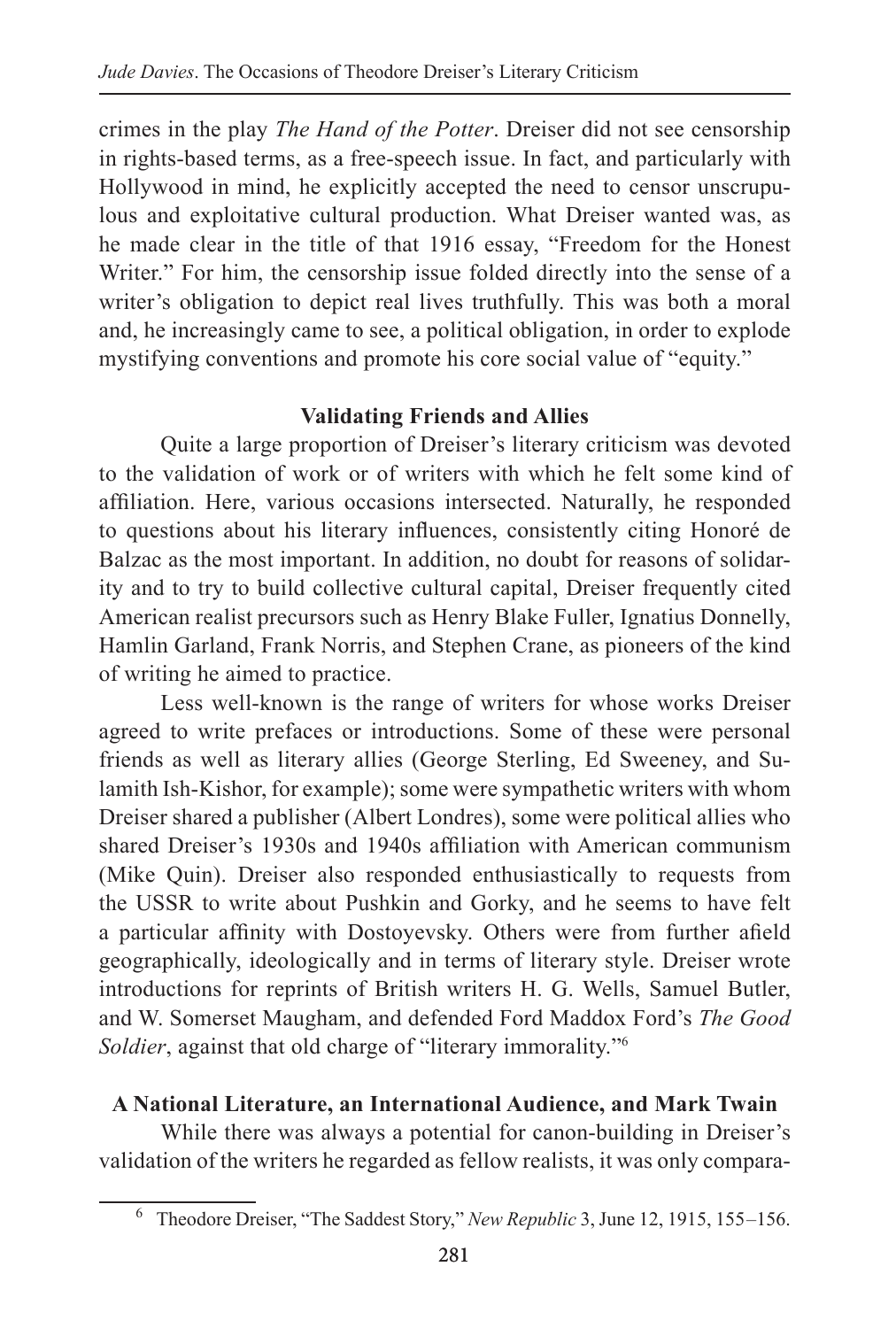tively late in his career that his interest in the specificity of American culture was developed into anything like a detailed literary history. Emphasizing what he saw as the general hostility to America's best writers, — "Poe, Hawthorne, Whitman, and Thoreau, each in turn was the butt and jibe of unintelligent Americans..."<sup>7</sup> — for most of his career Dreiser seems to have regarded the idea of a national literary tradition as a contradiction in terms.

After a period when his literary credentials had been established in the wake of the critical and popular success of 1925's *An American Tragedy*, two new developments are visible. Dreiser expanded his field of reference beyond the realists of the late nineteenth and early twentieth centuries, engaging with Mark Twain and with Henry David Thoreau in detail,<sup>8</sup> and, in specific circumstances, for the right audience, he began to try to piece together a historical account of American literature and its interaction with social justice.

From the mid-1930s, Dreiser wrote about Mark Twain with the deepest admiration, seeing Twain as the first American writer to combine true literary achievement with popular success, and thereby a token of the maturity of American letters, albeit that Twain was obliged to split his literary persona in two in order to accomplish this. In a 1938 speech Dreiser constructed an argument that read American literary history alongside its political history, linking Twain and canonical American writers with a turn to social justice, the "novel of protest in America," of which Twain's *The*  Gilded Age was "almost the first."<sup>9</sup> The occasion was an international peace conference in Paris. The International Association of Writers in Defense of Culture brought together socialists, communists and others concerned at the rise of fascist dictatorships in the 1930s, and inspired by a belief that culture, shared internationally, could help build resistance and overcome fascism. It was founded at a Congress in Paris in June 1935, attended by writers such as Louis Aragon, Romain Rolland, Henri Barbusse, André Gide, André Malraux, Bertolt Brecht, Heinrich Mann, Klaus Mann, Lion Feuchtwanger, Robert Musil, Ernst Toller, Anna Seghers, E.M. Forster,

<sup>7</sup> Theodore Dreiser, "Life, Art and America," *Seven Arts* 1, February 1917,  $363 - 389.$ 

<sup>8</sup> Theodore Dreiser, "Mark the Double Twain," *English Journal* 24, October 1935, 615 –627; Theodore Dreiser, "Mark Twain: Three Contacts," *Esquire* 4, October 1935, 22, 162, 162A-B; Theodore Dreiser, "Presenting Thoreau," in *The Living Thoughts of Thoreau* (New York: Longmans, Green, 1939), 1 –32.

<sup>9</sup> Theodore Dreiser, "Address to the International Association of Writers in Defense of Culture, Paris, 25 July 1938," typescript, folder 13379, Dreiser Papers, University of Pennsylvania Library. Subsequent references are to the same text.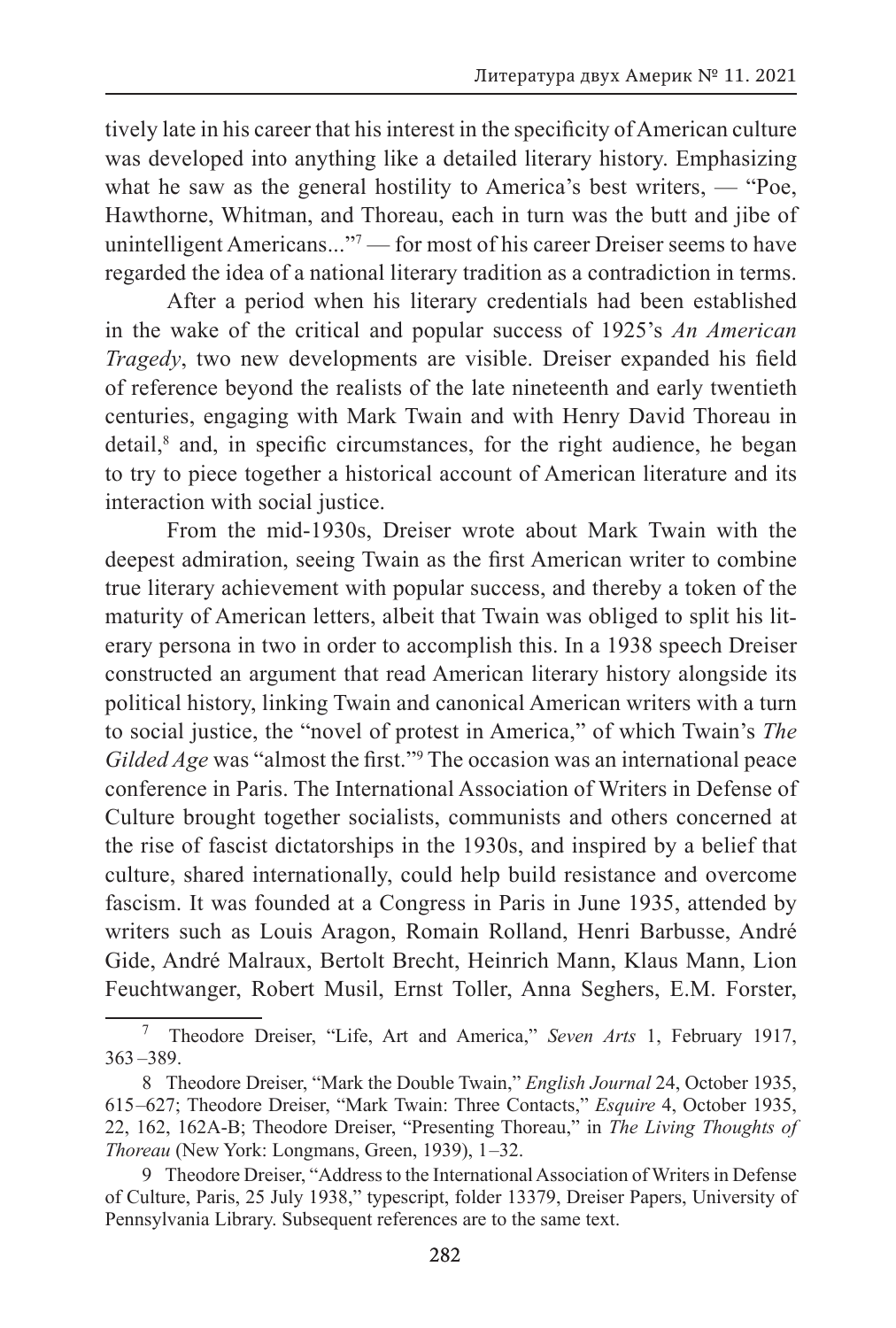John Strachey, Aldous Huxley, Ilya Ehrenburg, Michael Koltzov, Aleksei Tolstoy and Boris Pasternak. After a second Congress held in war-torn Spain in July 1937, the third took place in Paris in July 1938, immediately following the World Conference for Action on the Bombardment of Open Towns and the Restoration of Peace, at which Dreiser also spoke. Both took place in the shadow of increasingly visible political violence: the emergence of fascist regimes in Germany and Italy and their bombing of civilian populations in Spain; Japanese bombing of the Chinese cities of Shanghai and Chongqing; and Stalinist repression within the USSR and in Spain.

In his "Address" to the conference on 25 July 1938, Dreiser outlined a political history of American literature for his international audience, that can best be understood by comparing it with the much more fully realized conception worked out in V. L. Parrington's *Main Currents in American Thought* (1927–1930). Like Parrington, Dreiser described an opposition between realist and romantic tendencies, the former progressive and the latter reactionary. Unlike Parrington, Dreiser read canonical writers such as Herman Melville, Nathaniel Hawthorne, William Dean Howells, Mark Twain, Henry James, and Walt Whitman not as partisans for one side or the other, but as humanitarians who "despite their sympathy and their understanding" were "environed by a moral and religious opposition to reality which characterized American life practically up to 1920." Here Dreiser differed from Parrington both conceptually, in granting the field of literature some independence from essential political struggle, and historically, in that he saw the decisive political split in American literature as emerging not from essential tensions that went back beyond the nation's foundation, but rather from the social changes attendant upon industrialization, and triggered by the dislocations of World War I and the widened political horizon created by the Russian Revolution. What these made possible, Dreiser argued, was the "novel of protest" based on authors' ability to see individual misery in relation to social-economic conditions. Here then the familiar cohort of realists appear; Stephen Crane, Hamlin Garland, Henry Blake Fuller, William Allan White (a comparatively new addition) and Upton Sinclair (Dreiser included his own *Sister Carrie* too, but this time Norris was not mentioned) — configured not in terms of a break with their precursors but as developing further what Twain had started with *The Gilded Age*.

Dreiser went on to list twentieth-century American writers that he regarded as the most important practitioners of this widely-defined "protest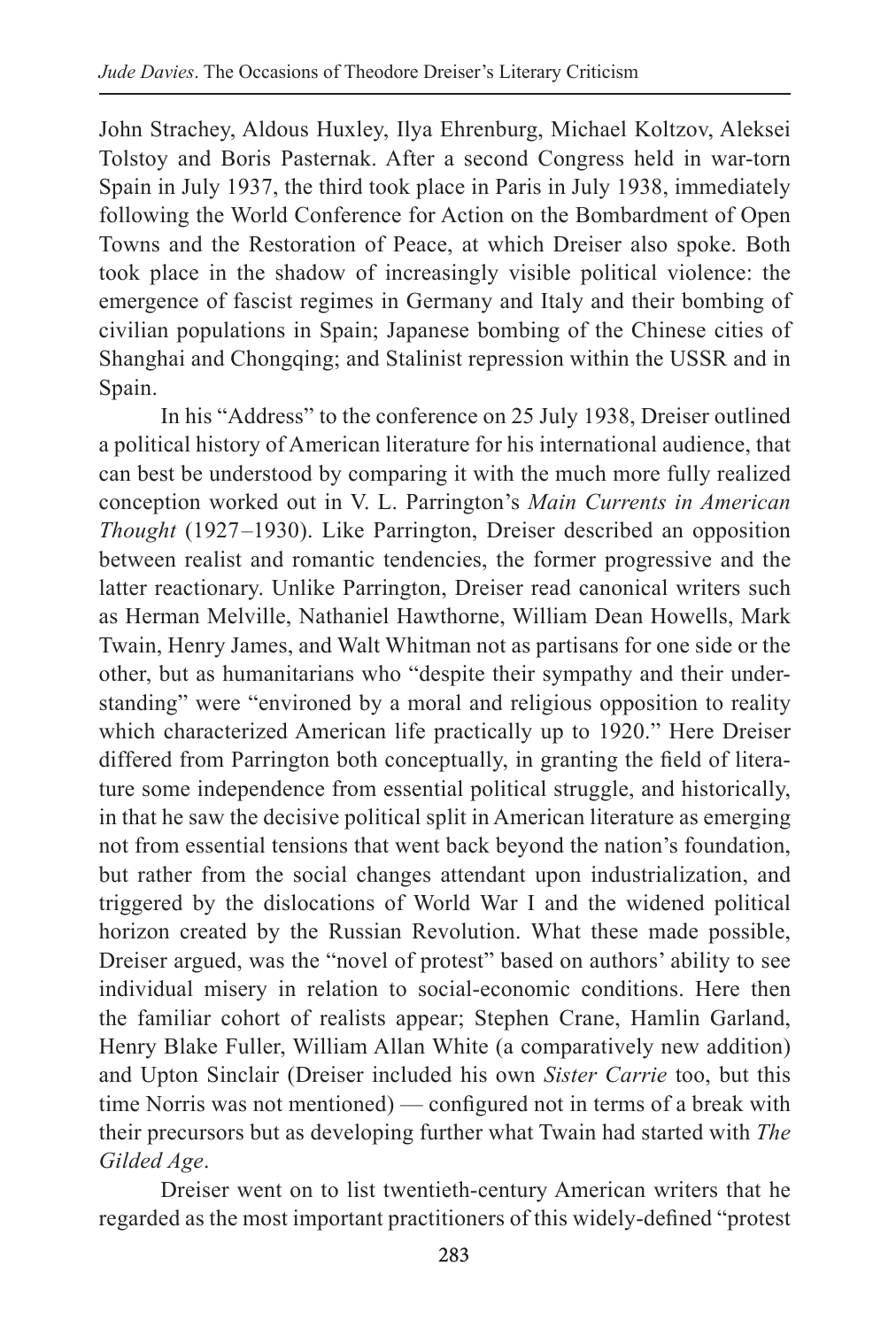novel," many of whom certainly did not align themselves, as Dreiser did, with the left. Abraham Cahan, Willa Cather, Sherwood Anderson, and later Sinclair Lewis and F. Scott Fitzgerald, depicted conditions "under an alleged democracy." After another bifurcation when the historically existing example of Russian Communism forced writers to take sides, depictions of "economic and social conditions as they are" included Erskine Caldwell's *God's Little Acre* and William Faulkner's *Sanctuary*, and plays by Marc Blitzstein and Paul Peters. The speech moves to its end with a typically Dreiserian confession of the limits of his own knowledge, here concretized by reference to his international audience; and something quite unusual in Dreiser's writing; a self-deprecating joke. "I do not know how literature stands in most of the countries that are represented here," he said, "I am not able to understand any but my own language, and scarcely that..."

#### **The Irreducibility of the Specific**

If there is a quality in Dreiser's novels that carries through directly to his literary criticism, it is his concern with the irreducible specificity of individual lives. Manifested in his painstaking care to detail the thinking, feeling, suffering, and (sometimes) resilience, of his best-known protagonists, Carrie Meeber, Jennie Gerhardt, Frank Cowperwood, and Clyde Griffiths, this mirrored, we learn from an obscure cinema program note, what Dreiser most valued in Dostoyevsky's *Crime and Punishment* and that he was moved to find honored in German director Robert Wiene's 1923 expressionist film version of the novel. "How achieve the moods of man in art" Dreiser's note on the film began,

— his deeper and deepest psychologic reactions and approaches. His subtlest responses, whether pleasurable or the reverse, to the various stimuli of life — his deepest fears, elations, suspicions, hatreds — his most abstruse and in some cases completely, if not permanently, veiled motivations<sup>10</sup>

Just as he honored the irreducible specificity of people, in another realm Dreiser's literary criticism, considered as a body of work, is characterized not by polemic and generalization but by its attention to specifics.

<sup>10</sup> "Theodore Dreiser Says," *W8 Street Film Guide*, Fifteenth Program, June 29 to July 5, 1929, n.p.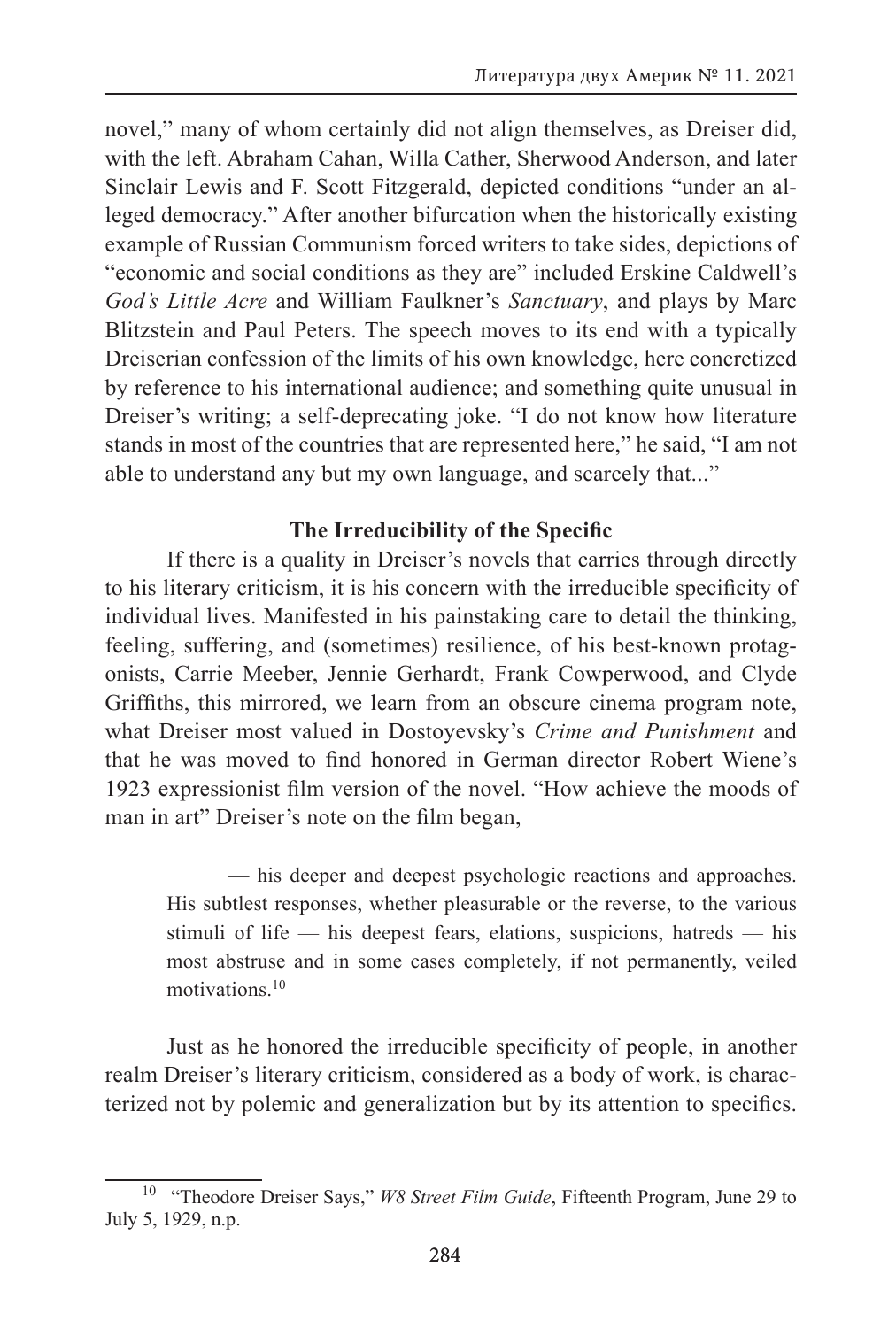One final example shows Dreiser applying this distinction in favor of Frank Norris over Stephen Crane.

In 1928 Dreiser, we might surmise, was particularly keen to write an introduction to a new edition of Norris's *McTeague*, since Norris was not only one of his cohort of fellow realists, but had — as Dreiser makes clear in the piece — played an essential role in his career (Norris had made the initial decision to accept *Sister Carrie* while working as an editor for Doubleday, Page). But for Dreiser the introduction is also occasioned by something else — the British writer H. G. Wells's claims on behalf of Stephen Crane as the most important pioneer of literary realism. He contests that claim by comparing invidiously Crane's universalism and what he portrays as Norris's interest in the local. While *The Red Badge of Courage*  concerns itself with "the psychology of war in general" it says nothing of the specifically American psychology of the Civil War. By contrast *McTeague* is a better example of American realism because "this work of Norris's concerns San Francisco and the everyday life of a certain element of that city."<sup>11</sup> He closes with extravagant praise:

I know of no book, before or since, out of America, France, Germany, Russia, Scandinavia, or England, that is essentially more correct as to milieu and situations, or artistically and socially more illuminating and valuable.<sup>12</sup>

Dreiser's implication being that social and artistic illumination and value are intimately connected with being "correct as to milieu and situations."

In anticipation of the publication of the *Critical Writings* in the Dreiser Edition, I would like to close by briefly considering an echo of this preoccupation with specificity in the Dreiser Edition's practices. Since its inception in 1981, the Dreiser Edition has published five novels, *Sister Carrie* (1981), *Jennie Gerhardt* (1992)*, The Genius* (2008), *The Financier*  (2010)*,* and *The Titan* (2016)*,* the memoirs *An Amateur Laborer* (1983) and *Newspaper Days* (1991)*,* one travel book, *A Traveler at Forty* (2004), the collection of biographies and character sketches *Twelve Men* (1998), the *American Diaries 1902 –1926* (1982), the *Interviews* (2004), the *Political* 

<sup>11</sup> Theodore Dreiser, Introduction to *McTeague: A Story of San Francisco*, by Frank Norris, vii-x, ix, x. New York: Doubleday, Doran, 1928.

 $12$  Ibid., xi.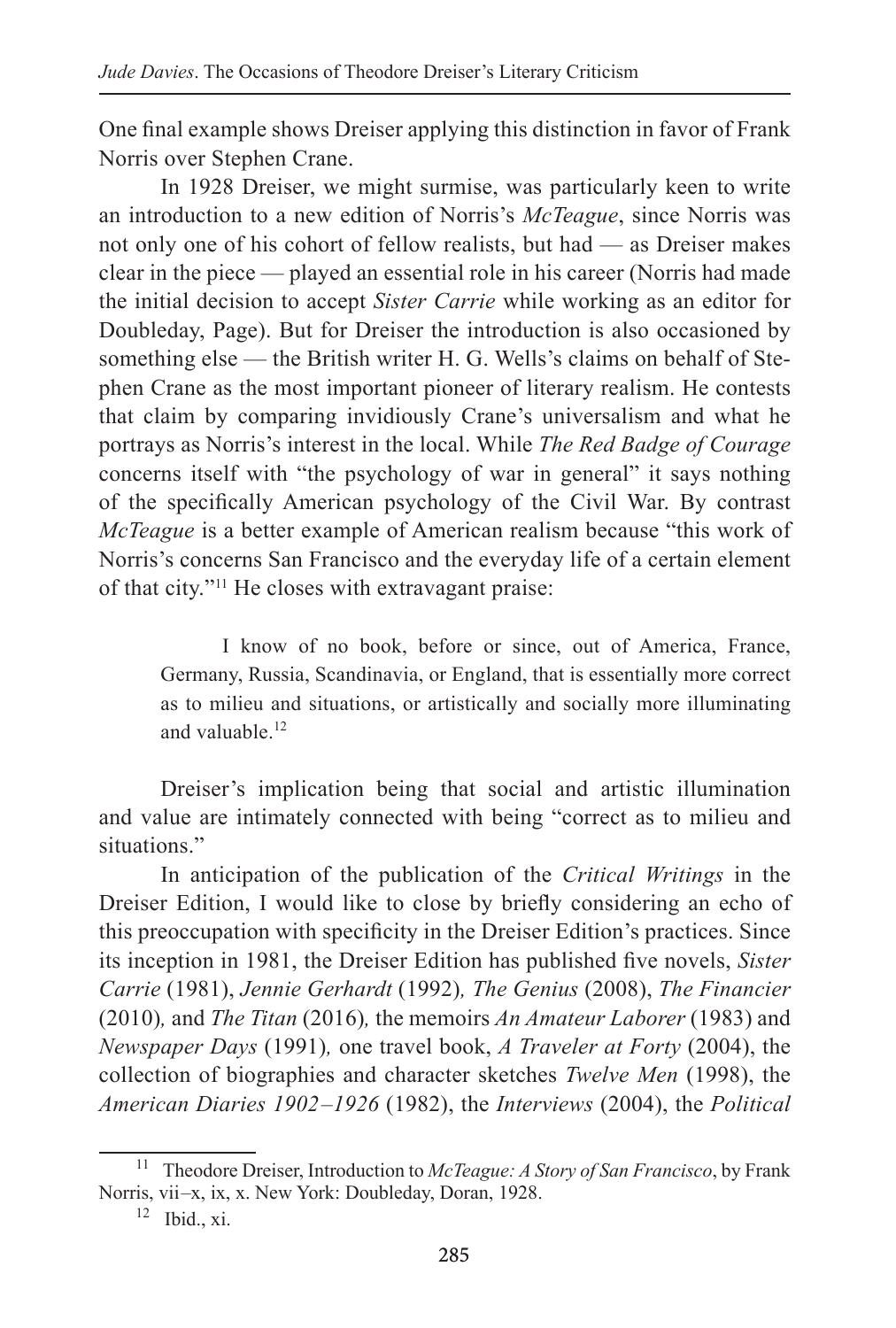*Writings* (2011), and four volumes of letters. Volumes of the *Plays*, the *Critical Writings,* the *European Diaries*, and *The Stoic* are currently in preparation. Aside from the letters and the parallel pairs of *The Financier*  and *The Titan* (initially conceptualized and drafted as a single work, and published within an eighteen-month period), and the selections *Political*  and *Critical Writings*, no two of these volumes share exactly the same editorial procedures. For comparison, the editors of the ongoing Oxford University Press's *Complete Works of Edith Wharton*, 13 dealing with an equally diverse and more extensive *corpus*, aspire to apply as far as possible a single detailed editorial policy to each of thirty volumes.

While this striking difference echoes distinctions between Dreiser's and Wharton's literary conceptions, it perhaps more significantly corresponds to the conditions under which they wrote and were and are published. Coincidence is a product of historical continuity. It has remained as financially difficult to produce a posthumous "uniform edition" of Dreiser's work in English as it was when he was alive, and part of the reason for the shifting editorial polices applied by the Dreiser Edition to his novels, is accounted for by shifts in the theory and practice of textual editing, and the advent of digitization, during the forty-plus years that the Dreiser Edition has been in process. The first volume in the Dreiser Edition, 1981's *Sister Carrie* attracted controversy for its apparent intent on purging the text of its social and historical influences, affiliating itself explicitly with the Gregg-Bowers tradition of textual editing and espousing a particularly narrow definition of Dreiser's authorship which rejected even his own process of revision. On the face of it, the current rationale for the Edition could hardly be more different, situating itself instead in the tradition of "versioning" and engaging with notions of the "social text." Here for example is part of the general statement of editorial principles, prepared by Thomas P. Riggio and myself for the 2016 Dreiser Edition of *The Titan*:

Dreiser Edition volumes are not based on any fixed theory or school of thought, and editors assume that every text presents unique issues that shape critical practice. [...] The Dreiser Edition advocates an approach that avoids the pitfalls of eclecticism and ontologies of definitiveness, while also seeking as much as possible to replicate the historical presentation of a clean text to readers. Accordingly, all texts are presented as one of a

<sup>&</sup>lt;sup>13</sup> "About the Edition," *Complete Works of Edith Wharton* (blog), Oxford University Press, accessed October 15, 2021, https://whartoncompleteworks.org/about.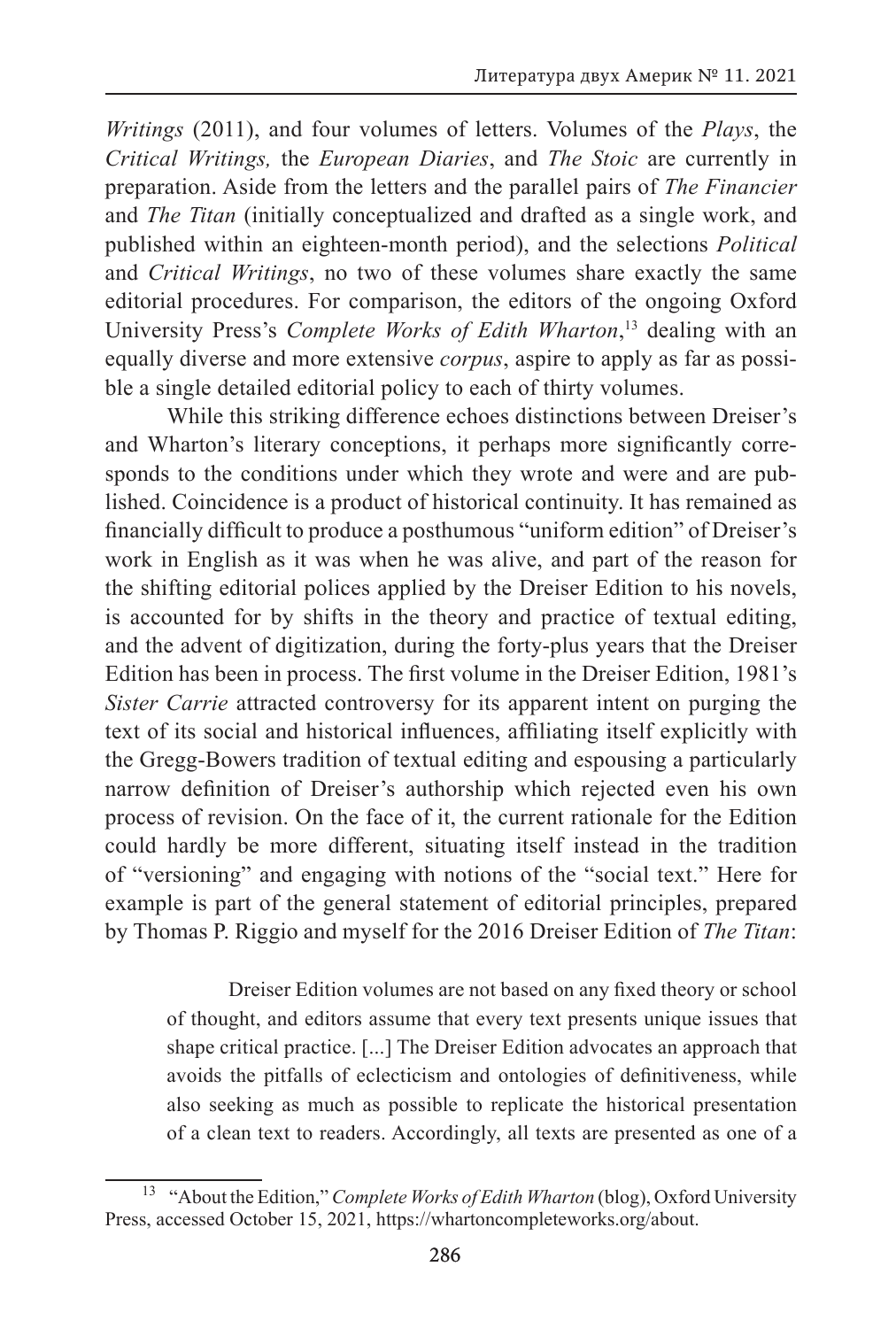number of possible versions in a continuum of composition. In this regard the Dreiser Edition has evolved from the original formulations published in 1981 to take into account the central ideas common to diverse modern textual critics (among others, Philip Gaskell, Jerome J. McGann, and Donald H. Reiman) [Davies, Riggio 2016: xiv-xv].

However, this apparent tectonic shift in editorial practice elides major continuities. The 1981 *Sister Carrie* practiced a form of eclectic textual editing and its detailed apparatus and subsequent publication history enabled what I have termed a form of textual versioning "by the backdoor" [Davies 2016: 3–8]. But the real point here is that the circumstances under which Dreiser wrote generated a textual history that defies a universal approach. James L. W. West, textual editor of several significant Dreiser Edition volumes, has remarked that his editorial choice of Dreiser's revised holograph manuscript of *Sister Carrie* as copy-text would not even have been possible for the later novels, for the simple reason that a finished fully Dreiserian text had never existed for them.<sup>14</sup> After 1911 not a single one of Dreiser's novels was submitted to the publisher in the form of what might be considered a completed final draft, whether due to his increasing confidence in trusted editors, his growing familiarity with an editorial process of dialogue between writers, publishers, and editors that would bring the work to completion, because he delivered typescripts incomplete due to time and financial pressures, because he was too ill to oversee the completed work, or because he had died.

This brief sketching-out makes no pretense to completeness, and it should be clear by now that a commitment to understand the occasions of Dreiser's literary criticism is, in some senses, at loggerheads with a wish to abstract its most "important" aspects. There are other Dreisers, and there are other stories to be told about his literary criticism. This then is not a **Conclusion** 

<sup>&</sup>lt;sup>14</sup> See "Fair Copy, Authorial Intention, and Versioning," in [West 2011: 29–30,  $36 - 37$ ].